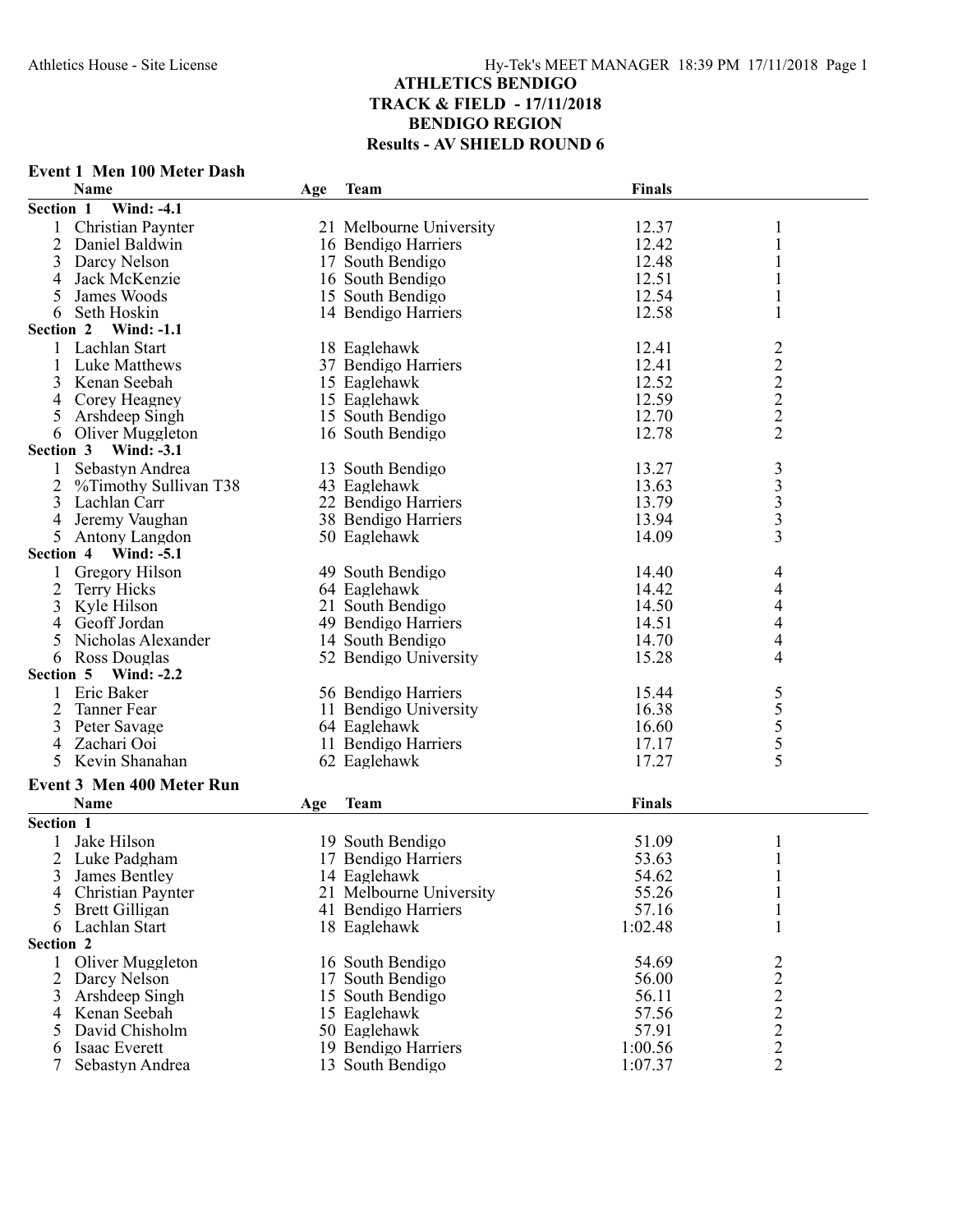| Section 3  (Event 3 Men 400 Meter Run) |                                     |     |                               |               |                                                 |
|----------------------------------------|-------------------------------------|-----|-------------------------------|---------------|-------------------------------------------------|
|                                        | Name                                |     | Age Team                      | Finals        |                                                 |
| Section 3                              |                                     |     |                               |               |                                                 |
| 1                                      | Jeremy Vaughan                      |     | 38 Bendigo Harriers           | 1:02.07       | $\mathfrak{Z}$                                  |
| 2                                      | Corey Heagney                       |     | 15 Eaglehawk                  | 1:03.25       |                                                 |
| 3                                      | <b>Terry Hicks</b>                  |     | 64 Eaglehawk                  | 1:03.66       |                                                 |
| $\overline{4}$                         | Nicholas Alexander                  |     | 14 South Bendigo              | 1:04.14       |                                                 |
| 5                                      | David Heislers                      |     | 53 Bendigo University         | 1:07.32       | $\begin{array}{c} 3 \\ 3 \\ 3 \\ 3 \end{array}$ |
| 6                                      | Antony Langdon                      |     | 50 Eaglehawk                  | 1:08.07       | $\overline{\mathbf{3}}$                         |
| $\tau$                                 | %Timothy Sullivan T38               |     | 43 Eaglehawk                  | 1:13.41       | 3                                               |
| Section 4                              |                                     |     |                               |               |                                                 |
|                                        | 1 Lachlan Carr                      |     | 22 Bendigo Harriers           | 1:03.04       | 4                                               |
| 2                                      | Eric Baker                          |     | 56 Bendigo Harriers           | 1:14.22       | 4                                               |
| 3                                      | Kevin Shanahan                      |     | 62 Eaglehawk                  | 1:19.81       | 4                                               |
| 4                                      | Zachari Ooi                         |     | 11 Bendigo Harriers           | 1:21.48       | 4                                               |
| 5                                      | <b>Brian Cornell</b>                |     | 65 Eaglehawk                  | 1:30.44       | 4                                               |
|                                        | <b>Event 5 Mixed 1500 Meter Run</b> |     |                               |               |                                                 |
|                                        | Name                                | Age | <b>Team</b>                   | <b>Finals</b> |                                                 |
| Section 1                              |                                     |     |                               |               |                                                 |
| 1                                      | Matthew Schepisi                    |     | M35 Melbourne University      | 4:32.78       | 1                                               |
| 2                                      | Jayden Padgham                      |     | M13 Bendigo University        | 4:35.22       | 1                                               |
| 3                                      | James Bentley                       |     | M14 Eaglehawk                 | 4:38.10       | 1                                               |
| 4                                      | Isaac Everett                       |     | M19 Bendigo Harriers          | 4:52.90       | $\mathbf{1}$                                    |
| 5                                      | Taryn Furletti                      |     | W <sub>15</sub> South Bendigo | 4:56.92       | 1                                               |
| 6                                      | David Heislers                      |     | M53 Bendigo University        | 5:09.61       | 1                                               |
| 7                                      | Peter Cowell                        |     | M55 Bendigo Harriers          | 5:11.01       | 1                                               |
| $---$                                  | <b>Brett Gilligan</b>               |     | M41 Bendigo Harriers          | <b>DNF</b>    | 1                                               |
| Section 2                              |                                     |     |                               |               |                                                 |
|                                        | Lachlan Carr                        |     | M22 Bendigo Harriers          | 5:02.77       |                                                 |
| 2                                      | Matthew Noden                       |     | M14 Bendigo Harriers          | 5:07.83       |                                                 |
| 3                                      | Max Rowe                            |     | M12 Bendigo University        | 5:15.26       |                                                 |
| 4                                      | <b>Christopher Timewell</b>         |     | M44 South Bendigo             | 5:29.96       |                                                 |
| 5                                      | xMegan Wilson                       |     | W <sub>12</sub> South Bendigo | X5:30.87      |                                                 |
| 6                                      | Gregory Hilson                      |     | M49 South Bendigo             | 5:34.11       |                                                 |
| 7                                      | Gabrielle Rusbridge                 |     | W18 Eaglehawk                 | 5:37.78       |                                                 |
| 8                                      | Eric Baker                          |     | M56 Bendigo Harriers          | 5:39.80       |                                                 |
| 9                                      | <b>Tiffany Bussem Jorgensen</b>     |     | W17 Bendigo Harriers          | 5:46.60       |                                                 |
| 10                                     | <b>Tanner Fear</b>                  |     | M11 Bendigo University        | 5:46.87       |                                                 |
| 11                                     | xLauren White                       |     | W15 Unattached                | X5:57.50      | 2222222222                                      |
| 12                                     | Anne Buckley                        |     | W51 Bendigo Harriers          | 6:02.44       | $\overline{2}$                                  |
| Section 3                              |                                     |     |                               |               |                                                 |
|                                        | Phoebe Lonsdale                     |     | W13 Bendigo University        | 5:49.69       | $\mathfrak{Z}$                                  |
| 2                                      | Caitlin Campbell                    |     | W <sub>15</sub> South Bendigo | 6:04.27       | 3                                               |
| 3                                      | Debby Kirne                         |     | W53 South Bendigo             | 6:16.78       |                                                 |
| 4                                      | Kevin Shanahan                      |     | M62 Eaglehawk                 | 6:17.34       |                                                 |
| 5                                      | Ross Douglas                        |     | M52 Bendigo University        | 6:29.27       |                                                 |
| 6                                      | Maddison Vaughan                    |     | W12 Bendigo Harriers          | 6:37.17       | 3333333333                                      |
| 7                                      | Ruby Hore                           |     | W16 Bendigo Harriers          | 6:45.79       |                                                 |
| 8                                      | <b>Brian Cornell</b>                |     | M65 Eaglehawk                 | 6:46.68       |                                                 |
| 9                                      | John Justice                        |     | M81 South Bendigo             | 6:49.50       |                                                 |
| 10                                     | Hunter Gill                         |     | M70 Bendigo Harriers          | 6:50.66       |                                                 |
| 11                                     | <b>Emily Heislers</b>               |     | W17 Eaglehawk                 | 6:59.60       |                                                 |
| 12                                     | Jackie Guillou                      |     | W49 South Bendigo             | 7:01.04       | 3                                               |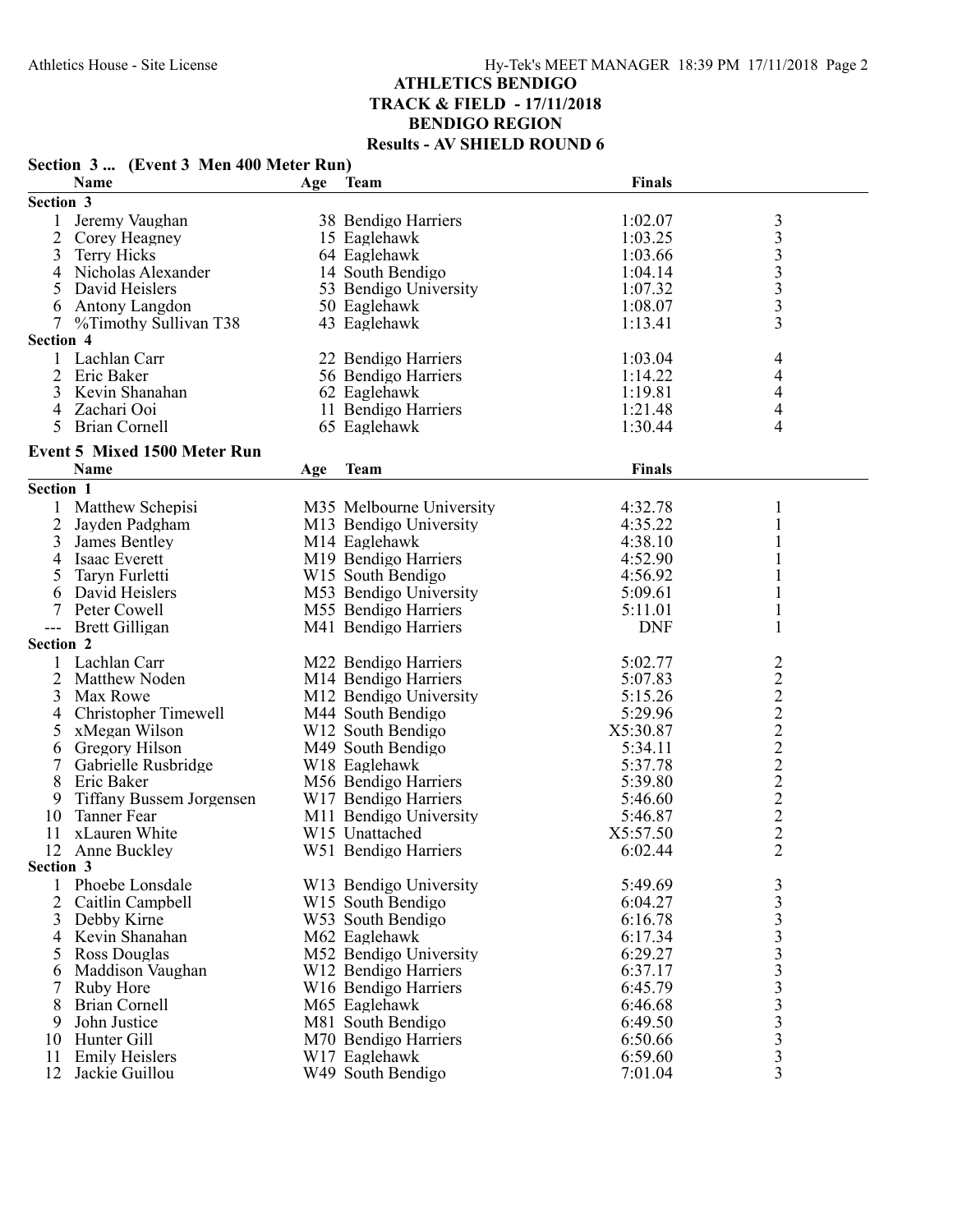### **Event 6 Mixed 3000 Meter Run Name Age Team Age Team Finals Section 1** 1 Jayden Padgham 10:27.90<br>
2 Olivia Attard 10:27.90<br>
2 Olivia Attard 12:30.79 2 Olivia Attard 12:30.79<br>2 Tanner Fear 12:40.34<br>2 M11 Bendigo University 12:40.34 M11 Bendigo University 4 Brodie Vaughan W10 Bendigo Harriers 14:39.87 --- Ruby Hore W16 Bendigo Harriers DNF **Event 7 Mixed 5000 Meter Run Name Age Team Finals Section 1** 1 Tarli Bird W32 Glenhuntly 18:15.23<br>
2 Peter Cowell M55 Bendigo Harriers 20:08.59 M55 Bendigo Harriers<br>M44 South Bendigo 3 Christopher Timewell M44 South Bendigo 23:13.55<br>4 Debby Kirne W53 South Bendigo 23:41.55 4 Debby Kirne W53 South Bendigo 23:41.55<br>5 Ross Douglas M52 Bendigo University 25:36.25 5 Ross Douglas 152 Bendigo University 25:36.25<br>6 Hunter Gill 155:54.14 M70 Bendigo Harriers **Event 8 Men 110 Meter Hurdles Name Age Team Age Team Finals Section 1 Wind: -2.3** 1 Geoff Jordan 49 Bendigo Harriers 22.09 **Event 9 Mixed 100 Meter Hurdles Name Age Team Finals Section 1 Wind: -2.3** 1 Denise Snyder W26 Eaglehawk 16.92 W17 Bendigo Harriers **Event 13 Mixed 1500 Meter Race Walk Name Age Team Age Team Finals Section 1** 1 xKate Wilson W9 South Bendigo X9:09.09<br>2 Andrea Smith W43 Bendigo University 9:10.12 W43 Bendigo University<br>W12 South Bendigo 3 Courtney Campbell W12 South Bendigo 10:32.33<br>4 Trudy Haines W48 South Bendigo 10:40.49 4 Trudy Haines W48 South Bendigo 10:40.49<br>5 Destiney Seymour W14 Bendigo Harriers 12:09.24 5 Destiney Seymour<br>
6 Wendy Ennor<br>
W61 Eaglehawk W61 Eaglehawk 12:24.22 **Event 14 Mixed 3000 Meter Race Walk Name Age Team Age Team Finals Section 1** 1 Barbara Bryant W64 Eaglehawk 18:02.06 2 Maddison Vaughan W12 Bendigo Harriers 19:17.13<br>3 John Watson M68 Bendigo Harriers 23:39.95 M68 Bendigo Harriers 4 xJohn Carter M68 South Bendigo X23:41.35 **Event 18 Women 100 Meter Dash Name Age Team Age Team Finals Section 1 Wind: -6.0** 1 Jalen Hoskin 16 Bendigo Harriers 13.78 1<br>2 Stephanie Pompei 23 South Bendigo 14.21 1 2 Stephanie Pompei 23 South Bendigo 14.21 1<br>
3 Jorja Van Den Berg 15 Bendigo University 14.39 1 15 Bendigo University 14.39 1<br>12 Eaglehawk 14.49 1 4 Jorja Morrison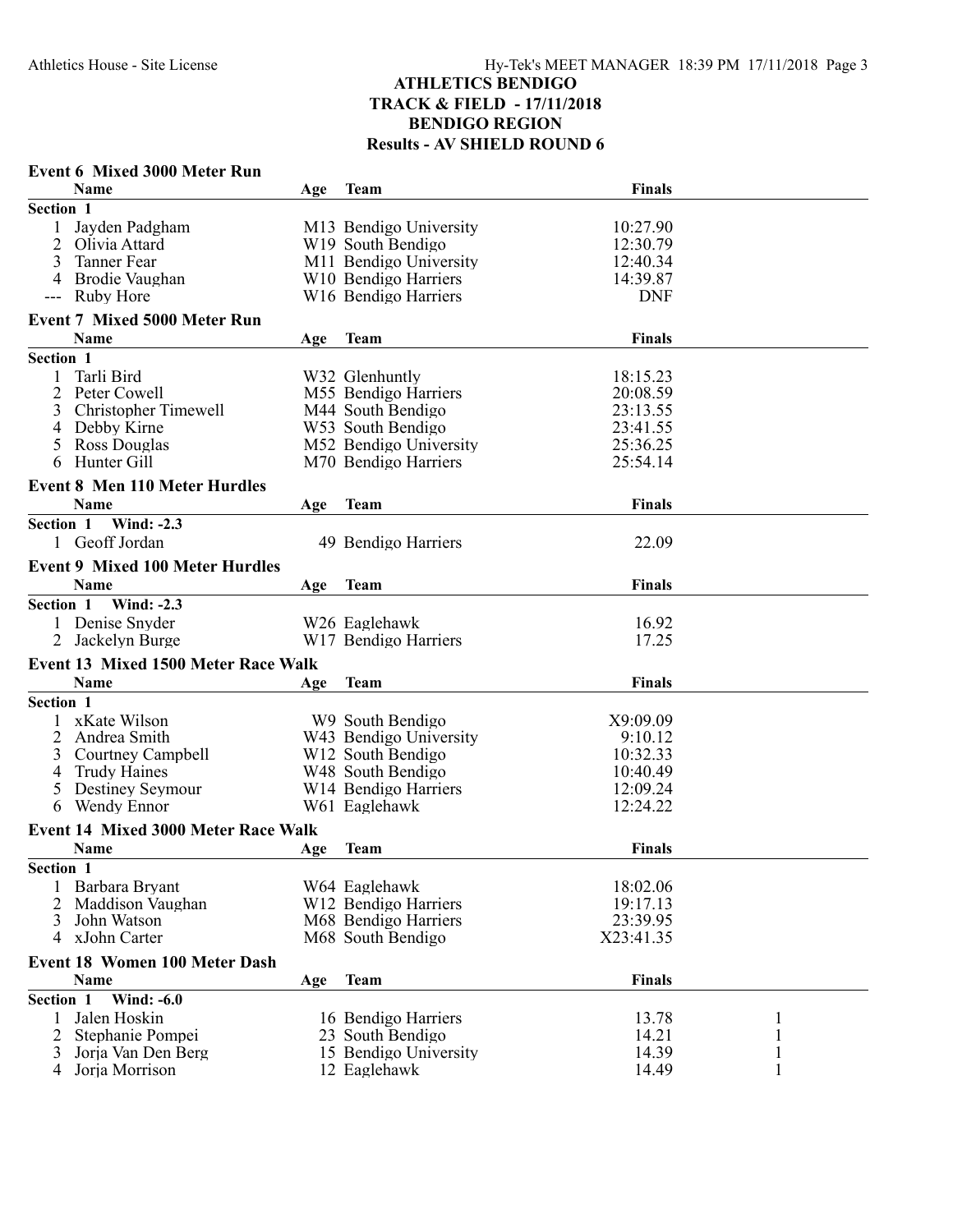## **Section 2 Wind: -3.2 ... (Event 18 Women 100 Meter Dash)**

|                                             | Name                                | Age | <b>Team</b>           | <b>Finals</b> |                                            |  |
|---------------------------------------------|-------------------------------------|-----|-----------------------|---------------|--------------------------------------------|--|
| Section 2                                   | Wind: -3.2                          |     |                       |               |                                            |  |
| 1                                           | Nyah Brits                          |     | 14 Bendigo Harriers   | 14.15         |                                            |  |
| 2                                           | Denise Snyder                       |     | 26 Eaglehawk          | 14.24         | $\frac{2}{2}$                              |  |
| $\overline{3}$                              | <b>Tiffany Bussem Jorgensen</b>     |     | 17 Bendigo Harriers   | 14.26         | $\overline{c}$                             |  |
| 4                                           | Claire McCay                        |     | 20 Bendigo Harriers   | 14.41         | $\overline{2}$                             |  |
| Section 3                                   | <b>Wind: -3.7</b>                   |     |                       |               |                                            |  |
| 1                                           | Abbey Hromenko                      |     | 16 South Bendigo      | 14.43         |                                            |  |
| 2                                           | Jackelyn Burge                      |     | 17 Bendigo Harriers   | 14.46         |                                            |  |
| 3                                           | Eliza Sullivan                      |     | 14 South Bendigo      | 14.56         | $\begin{array}{c} 3 \\ 3 \\ 3 \end{array}$ |  |
| $\scriptstyle \cdots$ $\scriptstyle \cdots$ | Gabrielle Rusbridge                 |     | 18 Eaglehawk          | DQ            | 3                                          |  |
| Section 4                                   | Wind: $-0.2$                        |     |                       |               |                                            |  |
| 1                                           | Maya Kadri                          |     | 14 Eaglehawk          | 14.88         | 4                                          |  |
| 2                                           | Allie Guillou                       |     | 12 South Bendigo      | 14.94         | 4                                          |  |
| 3                                           | Andrea Smith                        |     | 43 Bendigo University | 15.55         | 4                                          |  |
| 4                                           | Karen Vaughan                       |     | 40 Bendigo Harriers   | 15.59         | 4                                          |  |
| 5                                           | Keely Farnell                       |     | 20 South Bendigo      | 16.06         | $\overline{4}$                             |  |
| 6                                           | Ruby Hore                           |     | 16 Bendigo Harriers   | 16.07         | 4                                          |  |
| 7                                           | Toni Phillips                       |     | 46 Eaglehawk          | 17.09         | 4                                          |  |
| Section 5                                   | <b>Wind: -3.3</b>                   |     |                       |               |                                            |  |
| 1                                           | Emma Gilligan                       |     | 15 Bendigo Harriers   | 15.32         |                                            |  |
| 2                                           | Lily Marsh                          |     | 12 Eaglehawk          | 15.84         | $\frac{5}{5}$<br>$\frac{5}{5}$             |  |
| 3                                           | Belle Guillou                       |     | 12 South Bendigo      | 15.88         |                                            |  |
| 4                                           | Scarlett Southern                   |     | 11 South Bendigo      | 15.89         |                                            |  |
| 5                                           | Caitlin Campbell                    |     | 15 South Bendigo      | 16.63         | 5                                          |  |
| 6                                           | Jazlin Fear                         |     | 15 Bendigo University | 16.76         | 5                                          |  |
| Section 6                                   | <b>Wind: 0.8</b>                    |     |                       |               |                                            |  |
|                                             | Rosy Marsh                          |     | 12 Eaglehawk          | 15.35         | 6                                          |  |
| 2                                           | Melissa Burge                       |     | 47 Bendigo Harriers   | 15.91         | 6                                          |  |
| 3                                           | Jackie Guillou                      |     | 49 South Bendigo      | 16.33         | 6                                          |  |
| 4                                           | Mackenzie Southern                  |     | 13 South Bendigo      | 16.48         | 6                                          |  |
| 5                                           | Kathryn Heagney                     |     | 68 Eaglehawk          | 16.83         | 6                                          |  |
| 6                                           | Brodie Vaughan                      |     | 10 Bendigo Harriers   | 17.38         | 6                                          |  |
| Section 7                                   | <b>Wind: -2.1</b>                   |     |                       |               |                                            |  |
|                                             | Tammy Fear                          |     | 45 Bendigo University | 18.03         | 7                                          |  |
| 2                                           | Joan Self                           |     | 61 South Bendigo      | 18.38         | 7                                          |  |
| 3                                           | Destiney Seymour                    |     | 14 Bendigo Harriers   | 19.73         | $\tau$                                     |  |
| 4                                           | Carolyn Sullivan                    |     | 47 South Bendigo      | 19.98         | 7                                          |  |
| 5                                           | Belinda Seymour                     |     | 39 Bendigo Harriers   | 24.86         | $\tau$                                     |  |
|                                             |                                     |     |                       |               |                                            |  |
|                                             | <b>Event 20 Women 400 Meter Run</b> |     |                       |               |                                            |  |
|                                             | Name                                | Age | <b>Team</b>           | <b>Finals</b> |                                            |  |
| Section 1                                   |                                     |     |                       |               |                                            |  |
| 1                                           | Stephanie Pompei                    |     | 23 South Bendigo      | 1:05.83       | 1                                          |  |
|                                             | <b>Tiffany Bussem Jorgensen</b>     |     | 17 Bendigo Harriers   | 1:10.11       | $\mathbf{1}$                               |  |
| 3                                           | Claire McCay                        |     | 20 Bendigo Harriers   | 1:12.04       | 1                                          |  |
| 4                                           | Keely Trew                          |     | 26 South Bendigo      | 1:14.56       | $\mathbf{1}$                               |  |
| 5                                           | Jorja Peace                         |     | 14 Bendigo Harriers   | 1:18.67       | 1                                          |  |
| Section 2                                   |                                     |     |                       |               |                                            |  |
| 1                                           | xMegan Wilson                       |     | 12 South Bendigo      | X1:11.00      |                                            |  |
| 2                                           | Karen Vaughan                       |     | 40 Bendigo Harriers   | 1:11.87       |                                            |  |
| 3                                           | Allie Guillou                       |     | 12 South Bendigo      | 1:16.40       | $\frac{2}{2}$                              |  |
| 4                                           | Jorja Van Den Berg                  |     | 15 Bendigo University | 1:25.19       | $\overline{2}$                             |  |
|                                             |                                     |     |                       |               |                                            |  |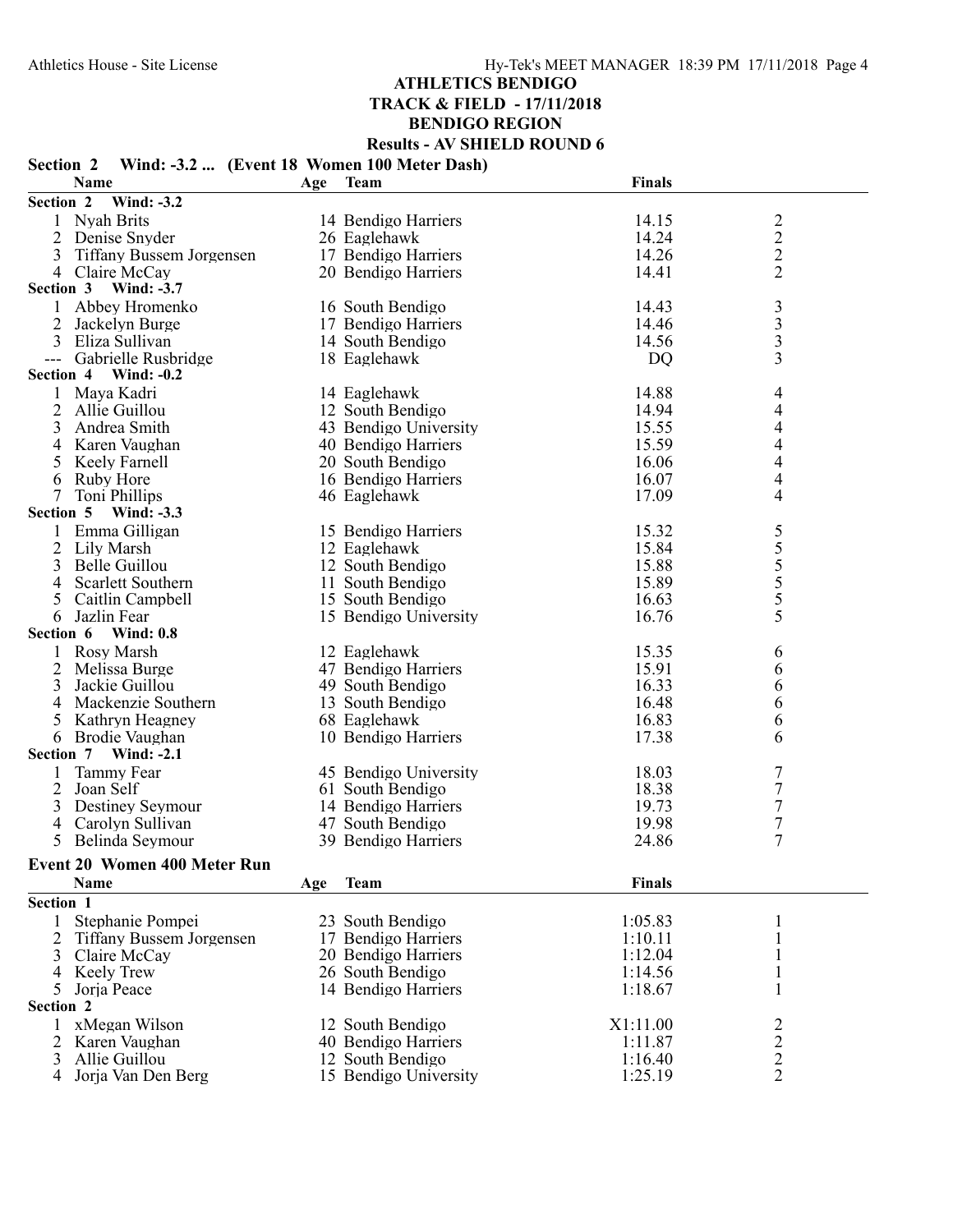| Finals<br>Name<br><b>Team</b><br>Age<br>Section 3<br>$\begin{array}{c} 3 \\ 3 \\ 3 \\ 3 \end{array}$<br>Scarlett Southern<br>1:10.51<br>1<br>11 South Bendigo<br>2<br>Andrea Smith<br>43 Bendigo University<br>1:14.72<br>3<br>Jazlin Fear<br>15 Bendigo University<br>1:20.99<br>Belle Guillou<br>12 South Bendigo<br>1:21.07<br>4<br>Section 4<br>Emma Gilligan<br>15 Bendigo Harriers<br>4<br>1:17.25<br>4<br>1:21.61<br>Kathryn Heagney<br>68 Eaglehawk<br>3<br>1:23.83<br>4<br>51 Bendigo Harriers<br>Anne Buckley<br>4<br>4 xKate Wilson<br>9 South Bendigo<br>X1:27.77<br>Section 5<br>55555<br>Mackenzie Southern<br>13 South Bendigo<br>1:22.74<br>Jackie Guillou<br>1:26.58<br>2<br>49 South Bendigo<br>3<br>Keely Farnell<br>20 South Bendigo<br>1:30.51<br>1:38.10<br>46 Eaglehawk<br>Toni Phillips<br>4<br>Kylie Campbell<br>5<br>42 South Bendigo<br>1:46.07<br><b>Event 21 Mixed 80 Meter Hurdles</b><br>Name<br><b>Team</b><br><b>Finals</b><br>Age<br>Section 1<br><b>Wind: -1.5</b><br>Toni Phillips<br>W46 Eaglehawk<br>14.90<br>Mackenzie Southern<br>21.79<br>W13 South Bendigo<br><b>Event 25 Mixed Javelin Throw</b><br>Name<br>Finals<br><b>Team</b><br>Age<br>Flight 1<br>Denise Snyder<br>W26 Eaglehawk<br>27.74m<br>$\mathbf{1}$<br>1<br>$\overline{2}$<br>Geoff Jordan<br>M49 Bendigo Harriers<br>26.06m<br>$\mathbf{1}$<br>W20 Bendigo Harriers<br>3<br>Claire McCay<br>24.64m<br>1<br>Abbey Hromenko<br>24.01m<br>W <sub>16</sub> South Bendigo<br>1<br>4<br>W16 Bendigo Harriers<br>23.86m<br>Ruby Hore<br>5<br>Maya Kadri<br>W14 Eaglehawk<br>23.58m<br>6<br>Logan Hromenko<br>M13 South Bendigo<br>22.05m<br>8<br>Ross Douglas<br>M52 Bendigo University<br>21.32m<br>Ella Dee Farnell<br>W <sub>17</sub> South Bendigo<br>20.19m<br>9<br><b>Brian Cornell</b><br>10<br>M65 Eaglehawk<br>18.76m<br>11<br>Peter Savage<br>18.56m<br>M64 Eaglehawk<br>1<br>12<br>Jodie Howitt<br>W52 Brunswick<br>16.96m<br>13<br>Kevin Shanahan<br>M62 Eaglehawk<br>16.40m<br>1<br>Joan Self<br>W61 South Bendigo<br>16.22m<br>14<br>1<br><b>FOUL</b><br>1<br><b>Trudy Haines</b><br>W48 South Bendigo<br>---<br>Flight 2<br>M21 Melbourne University<br>$\overline{\mathbf{c}}$<br>Christian Paynter<br>49.75m<br>222222222<br>2<br>Lachlan Start<br>M18 Eaglehawk<br>44.66m<br>3<br><b>Anthony Messerle</b><br>M24 Bendigo University<br>42.62m<br>M21 Bendigo Harriers<br>39.90m<br><b>Bailey Cooper</b><br>4<br>Emma Berg<br>W17 South Bendigo<br>36.17m<br>5<br>Mackenzie Cooper<br>M19 Bendigo Harriers<br>34.68m<br>6<br>Brett Gilligan<br>M41 Bendigo Harriers<br>34.64m<br>7<br><b>Terry Hicks</b><br>8<br>M64 Eaglehawk<br>33.42m<br>David Chisholm<br>M50 Eaglehawk<br>31.36m<br>9<br>Jackelyn Burge<br>W17 Bendigo Harriers<br>30.71m<br>10<br>W13 Bendigo Harriers | Section 3 (Event 20 Women 400 Meter Run) |            |  |  |        |                |
|-------------------------------------------------------------------------------------------------------------------------------------------------------------------------------------------------------------------------------------------------------------------------------------------------------------------------------------------------------------------------------------------------------------------------------------------------------------------------------------------------------------------------------------------------------------------------------------------------------------------------------------------------------------------------------------------------------------------------------------------------------------------------------------------------------------------------------------------------------------------------------------------------------------------------------------------------------------------------------------------------------------------------------------------------------------------------------------------------------------------------------------------------------------------------------------------------------------------------------------------------------------------------------------------------------------------------------------------------------------------------------------------------------------------------------------------------------------------------------------------------------------------------------------------------------------------------------------------------------------------------------------------------------------------------------------------------------------------------------------------------------------------------------------------------------------------------------------------------------------------------------------------------------------------------------------------------------------------------------------------------------------------------------------------------------------------------------------------------------------------------------------------------------------------------------------------------------------------------------------------------------------------------------------------------------------------------------------------------------------------------------------------------------------------------------------------------------------------------------------------------------------------------------------------------------------------------------------------------------------------------------------------------------------------------------------------------------------------------------------------------------------------------------------------------|------------------------------------------|------------|--|--|--------|----------------|
|                                                                                                                                                                                                                                                                                                                                                                                                                                                                                                                                                                                                                                                                                                                                                                                                                                                                                                                                                                                                                                                                                                                                                                                                                                                                                                                                                                                                                                                                                                                                                                                                                                                                                                                                                                                                                                                                                                                                                                                                                                                                                                                                                                                                                                                                                                                                                                                                                                                                                                                                                                                                                                                                                                                                                                                                 |                                          |            |  |  |        |                |
|                                                                                                                                                                                                                                                                                                                                                                                                                                                                                                                                                                                                                                                                                                                                                                                                                                                                                                                                                                                                                                                                                                                                                                                                                                                                                                                                                                                                                                                                                                                                                                                                                                                                                                                                                                                                                                                                                                                                                                                                                                                                                                                                                                                                                                                                                                                                                                                                                                                                                                                                                                                                                                                                                                                                                                                                 |                                          |            |  |  |        |                |
|                                                                                                                                                                                                                                                                                                                                                                                                                                                                                                                                                                                                                                                                                                                                                                                                                                                                                                                                                                                                                                                                                                                                                                                                                                                                                                                                                                                                                                                                                                                                                                                                                                                                                                                                                                                                                                                                                                                                                                                                                                                                                                                                                                                                                                                                                                                                                                                                                                                                                                                                                                                                                                                                                                                                                                                                 |                                          |            |  |  |        |                |
|                                                                                                                                                                                                                                                                                                                                                                                                                                                                                                                                                                                                                                                                                                                                                                                                                                                                                                                                                                                                                                                                                                                                                                                                                                                                                                                                                                                                                                                                                                                                                                                                                                                                                                                                                                                                                                                                                                                                                                                                                                                                                                                                                                                                                                                                                                                                                                                                                                                                                                                                                                                                                                                                                                                                                                                                 |                                          |            |  |  |        |                |
|                                                                                                                                                                                                                                                                                                                                                                                                                                                                                                                                                                                                                                                                                                                                                                                                                                                                                                                                                                                                                                                                                                                                                                                                                                                                                                                                                                                                                                                                                                                                                                                                                                                                                                                                                                                                                                                                                                                                                                                                                                                                                                                                                                                                                                                                                                                                                                                                                                                                                                                                                                                                                                                                                                                                                                                                 |                                          |            |  |  |        |                |
|                                                                                                                                                                                                                                                                                                                                                                                                                                                                                                                                                                                                                                                                                                                                                                                                                                                                                                                                                                                                                                                                                                                                                                                                                                                                                                                                                                                                                                                                                                                                                                                                                                                                                                                                                                                                                                                                                                                                                                                                                                                                                                                                                                                                                                                                                                                                                                                                                                                                                                                                                                                                                                                                                                                                                                                                 |                                          |            |  |  |        |                |
|                                                                                                                                                                                                                                                                                                                                                                                                                                                                                                                                                                                                                                                                                                                                                                                                                                                                                                                                                                                                                                                                                                                                                                                                                                                                                                                                                                                                                                                                                                                                                                                                                                                                                                                                                                                                                                                                                                                                                                                                                                                                                                                                                                                                                                                                                                                                                                                                                                                                                                                                                                                                                                                                                                                                                                                                 |                                          |            |  |  |        |                |
|                                                                                                                                                                                                                                                                                                                                                                                                                                                                                                                                                                                                                                                                                                                                                                                                                                                                                                                                                                                                                                                                                                                                                                                                                                                                                                                                                                                                                                                                                                                                                                                                                                                                                                                                                                                                                                                                                                                                                                                                                                                                                                                                                                                                                                                                                                                                                                                                                                                                                                                                                                                                                                                                                                                                                                                                 |                                          |            |  |  |        |                |
|                                                                                                                                                                                                                                                                                                                                                                                                                                                                                                                                                                                                                                                                                                                                                                                                                                                                                                                                                                                                                                                                                                                                                                                                                                                                                                                                                                                                                                                                                                                                                                                                                                                                                                                                                                                                                                                                                                                                                                                                                                                                                                                                                                                                                                                                                                                                                                                                                                                                                                                                                                                                                                                                                                                                                                                                 |                                          |            |  |  |        |                |
|                                                                                                                                                                                                                                                                                                                                                                                                                                                                                                                                                                                                                                                                                                                                                                                                                                                                                                                                                                                                                                                                                                                                                                                                                                                                                                                                                                                                                                                                                                                                                                                                                                                                                                                                                                                                                                                                                                                                                                                                                                                                                                                                                                                                                                                                                                                                                                                                                                                                                                                                                                                                                                                                                                                                                                                                 |                                          |            |  |  |        |                |
|                                                                                                                                                                                                                                                                                                                                                                                                                                                                                                                                                                                                                                                                                                                                                                                                                                                                                                                                                                                                                                                                                                                                                                                                                                                                                                                                                                                                                                                                                                                                                                                                                                                                                                                                                                                                                                                                                                                                                                                                                                                                                                                                                                                                                                                                                                                                                                                                                                                                                                                                                                                                                                                                                                                                                                                                 |                                          |            |  |  |        |                |
|                                                                                                                                                                                                                                                                                                                                                                                                                                                                                                                                                                                                                                                                                                                                                                                                                                                                                                                                                                                                                                                                                                                                                                                                                                                                                                                                                                                                                                                                                                                                                                                                                                                                                                                                                                                                                                                                                                                                                                                                                                                                                                                                                                                                                                                                                                                                                                                                                                                                                                                                                                                                                                                                                                                                                                                                 |                                          |            |  |  |        |                |
|                                                                                                                                                                                                                                                                                                                                                                                                                                                                                                                                                                                                                                                                                                                                                                                                                                                                                                                                                                                                                                                                                                                                                                                                                                                                                                                                                                                                                                                                                                                                                                                                                                                                                                                                                                                                                                                                                                                                                                                                                                                                                                                                                                                                                                                                                                                                                                                                                                                                                                                                                                                                                                                                                                                                                                                                 |                                          |            |  |  |        |                |
|                                                                                                                                                                                                                                                                                                                                                                                                                                                                                                                                                                                                                                                                                                                                                                                                                                                                                                                                                                                                                                                                                                                                                                                                                                                                                                                                                                                                                                                                                                                                                                                                                                                                                                                                                                                                                                                                                                                                                                                                                                                                                                                                                                                                                                                                                                                                                                                                                                                                                                                                                                                                                                                                                                                                                                                                 |                                          |            |  |  |        |                |
|                                                                                                                                                                                                                                                                                                                                                                                                                                                                                                                                                                                                                                                                                                                                                                                                                                                                                                                                                                                                                                                                                                                                                                                                                                                                                                                                                                                                                                                                                                                                                                                                                                                                                                                                                                                                                                                                                                                                                                                                                                                                                                                                                                                                                                                                                                                                                                                                                                                                                                                                                                                                                                                                                                                                                                                                 |                                          |            |  |  |        |                |
|                                                                                                                                                                                                                                                                                                                                                                                                                                                                                                                                                                                                                                                                                                                                                                                                                                                                                                                                                                                                                                                                                                                                                                                                                                                                                                                                                                                                                                                                                                                                                                                                                                                                                                                                                                                                                                                                                                                                                                                                                                                                                                                                                                                                                                                                                                                                                                                                                                                                                                                                                                                                                                                                                                                                                                                                 |                                          |            |  |  |        |                |
|                                                                                                                                                                                                                                                                                                                                                                                                                                                                                                                                                                                                                                                                                                                                                                                                                                                                                                                                                                                                                                                                                                                                                                                                                                                                                                                                                                                                                                                                                                                                                                                                                                                                                                                                                                                                                                                                                                                                                                                                                                                                                                                                                                                                                                                                                                                                                                                                                                                                                                                                                                                                                                                                                                                                                                                                 |                                          |            |  |  |        |                |
|                                                                                                                                                                                                                                                                                                                                                                                                                                                                                                                                                                                                                                                                                                                                                                                                                                                                                                                                                                                                                                                                                                                                                                                                                                                                                                                                                                                                                                                                                                                                                                                                                                                                                                                                                                                                                                                                                                                                                                                                                                                                                                                                                                                                                                                                                                                                                                                                                                                                                                                                                                                                                                                                                                                                                                                                 |                                          |            |  |  |        |                |
|                                                                                                                                                                                                                                                                                                                                                                                                                                                                                                                                                                                                                                                                                                                                                                                                                                                                                                                                                                                                                                                                                                                                                                                                                                                                                                                                                                                                                                                                                                                                                                                                                                                                                                                                                                                                                                                                                                                                                                                                                                                                                                                                                                                                                                                                                                                                                                                                                                                                                                                                                                                                                                                                                                                                                                                                 |                                          |            |  |  |        |                |
|                                                                                                                                                                                                                                                                                                                                                                                                                                                                                                                                                                                                                                                                                                                                                                                                                                                                                                                                                                                                                                                                                                                                                                                                                                                                                                                                                                                                                                                                                                                                                                                                                                                                                                                                                                                                                                                                                                                                                                                                                                                                                                                                                                                                                                                                                                                                                                                                                                                                                                                                                                                                                                                                                                                                                                                                 |                                          |            |  |  |        |                |
|                                                                                                                                                                                                                                                                                                                                                                                                                                                                                                                                                                                                                                                                                                                                                                                                                                                                                                                                                                                                                                                                                                                                                                                                                                                                                                                                                                                                                                                                                                                                                                                                                                                                                                                                                                                                                                                                                                                                                                                                                                                                                                                                                                                                                                                                                                                                                                                                                                                                                                                                                                                                                                                                                                                                                                                                 |                                          |            |  |  |        |                |
|                                                                                                                                                                                                                                                                                                                                                                                                                                                                                                                                                                                                                                                                                                                                                                                                                                                                                                                                                                                                                                                                                                                                                                                                                                                                                                                                                                                                                                                                                                                                                                                                                                                                                                                                                                                                                                                                                                                                                                                                                                                                                                                                                                                                                                                                                                                                                                                                                                                                                                                                                                                                                                                                                                                                                                                                 |                                          |            |  |  |        |                |
|                                                                                                                                                                                                                                                                                                                                                                                                                                                                                                                                                                                                                                                                                                                                                                                                                                                                                                                                                                                                                                                                                                                                                                                                                                                                                                                                                                                                                                                                                                                                                                                                                                                                                                                                                                                                                                                                                                                                                                                                                                                                                                                                                                                                                                                                                                                                                                                                                                                                                                                                                                                                                                                                                                                                                                                                 |                                          |            |  |  |        |                |
|                                                                                                                                                                                                                                                                                                                                                                                                                                                                                                                                                                                                                                                                                                                                                                                                                                                                                                                                                                                                                                                                                                                                                                                                                                                                                                                                                                                                                                                                                                                                                                                                                                                                                                                                                                                                                                                                                                                                                                                                                                                                                                                                                                                                                                                                                                                                                                                                                                                                                                                                                                                                                                                                                                                                                                                                 |                                          |            |  |  |        |                |
|                                                                                                                                                                                                                                                                                                                                                                                                                                                                                                                                                                                                                                                                                                                                                                                                                                                                                                                                                                                                                                                                                                                                                                                                                                                                                                                                                                                                                                                                                                                                                                                                                                                                                                                                                                                                                                                                                                                                                                                                                                                                                                                                                                                                                                                                                                                                                                                                                                                                                                                                                                                                                                                                                                                                                                                                 |                                          |            |  |  |        |                |
|                                                                                                                                                                                                                                                                                                                                                                                                                                                                                                                                                                                                                                                                                                                                                                                                                                                                                                                                                                                                                                                                                                                                                                                                                                                                                                                                                                                                                                                                                                                                                                                                                                                                                                                                                                                                                                                                                                                                                                                                                                                                                                                                                                                                                                                                                                                                                                                                                                                                                                                                                                                                                                                                                                                                                                                                 |                                          |            |  |  |        |                |
|                                                                                                                                                                                                                                                                                                                                                                                                                                                                                                                                                                                                                                                                                                                                                                                                                                                                                                                                                                                                                                                                                                                                                                                                                                                                                                                                                                                                                                                                                                                                                                                                                                                                                                                                                                                                                                                                                                                                                                                                                                                                                                                                                                                                                                                                                                                                                                                                                                                                                                                                                                                                                                                                                                                                                                                                 |                                          |            |  |  |        |                |
|                                                                                                                                                                                                                                                                                                                                                                                                                                                                                                                                                                                                                                                                                                                                                                                                                                                                                                                                                                                                                                                                                                                                                                                                                                                                                                                                                                                                                                                                                                                                                                                                                                                                                                                                                                                                                                                                                                                                                                                                                                                                                                                                                                                                                                                                                                                                                                                                                                                                                                                                                                                                                                                                                                                                                                                                 |                                          |            |  |  |        |                |
|                                                                                                                                                                                                                                                                                                                                                                                                                                                                                                                                                                                                                                                                                                                                                                                                                                                                                                                                                                                                                                                                                                                                                                                                                                                                                                                                                                                                                                                                                                                                                                                                                                                                                                                                                                                                                                                                                                                                                                                                                                                                                                                                                                                                                                                                                                                                                                                                                                                                                                                                                                                                                                                                                                                                                                                                 |                                          |            |  |  |        |                |
|                                                                                                                                                                                                                                                                                                                                                                                                                                                                                                                                                                                                                                                                                                                                                                                                                                                                                                                                                                                                                                                                                                                                                                                                                                                                                                                                                                                                                                                                                                                                                                                                                                                                                                                                                                                                                                                                                                                                                                                                                                                                                                                                                                                                                                                                                                                                                                                                                                                                                                                                                                                                                                                                                                                                                                                                 |                                          |            |  |  |        |                |
|                                                                                                                                                                                                                                                                                                                                                                                                                                                                                                                                                                                                                                                                                                                                                                                                                                                                                                                                                                                                                                                                                                                                                                                                                                                                                                                                                                                                                                                                                                                                                                                                                                                                                                                                                                                                                                                                                                                                                                                                                                                                                                                                                                                                                                                                                                                                                                                                                                                                                                                                                                                                                                                                                                                                                                                                 |                                          |            |  |  |        |                |
|                                                                                                                                                                                                                                                                                                                                                                                                                                                                                                                                                                                                                                                                                                                                                                                                                                                                                                                                                                                                                                                                                                                                                                                                                                                                                                                                                                                                                                                                                                                                                                                                                                                                                                                                                                                                                                                                                                                                                                                                                                                                                                                                                                                                                                                                                                                                                                                                                                                                                                                                                                                                                                                                                                                                                                                                 |                                          |            |  |  |        |                |
|                                                                                                                                                                                                                                                                                                                                                                                                                                                                                                                                                                                                                                                                                                                                                                                                                                                                                                                                                                                                                                                                                                                                                                                                                                                                                                                                                                                                                                                                                                                                                                                                                                                                                                                                                                                                                                                                                                                                                                                                                                                                                                                                                                                                                                                                                                                                                                                                                                                                                                                                                                                                                                                                                                                                                                                                 |                                          |            |  |  |        |                |
|                                                                                                                                                                                                                                                                                                                                                                                                                                                                                                                                                                                                                                                                                                                                                                                                                                                                                                                                                                                                                                                                                                                                                                                                                                                                                                                                                                                                                                                                                                                                                                                                                                                                                                                                                                                                                                                                                                                                                                                                                                                                                                                                                                                                                                                                                                                                                                                                                                                                                                                                                                                                                                                                                                                                                                                                 |                                          |            |  |  |        |                |
|                                                                                                                                                                                                                                                                                                                                                                                                                                                                                                                                                                                                                                                                                                                                                                                                                                                                                                                                                                                                                                                                                                                                                                                                                                                                                                                                                                                                                                                                                                                                                                                                                                                                                                                                                                                                                                                                                                                                                                                                                                                                                                                                                                                                                                                                                                                                                                                                                                                                                                                                                                                                                                                                                                                                                                                                 |                                          |            |  |  |        |                |
|                                                                                                                                                                                                                                                                                                                                                                                                                                                                                                                                                                                                                                                                                                                                                                                                                                                                                                                                                                                                                                                                                                                                                                                                                                                                                                                                                                                                                                                                                                                                                                                                                                                                                                                                                                                                                                                                                                                                                                                                                                                                                                                                                                                                                                                                                                                                                                                                                                                                                                                                                                                                                                                                                                                                                                                                 |                                          |            |  |  |        |                |
|                                                                                                                                                                                                                                                                                                                                                                                                                                                                                                                                                                                                                                                                                                                                                                                                                                                                                                                                                                                                                                                                                                                                                                                                                                                                                                                                                                                                                                                                                                                                                                                                                                                                                                                                                                                                                                                                                                                                                                                                                                                                                                                                                                                                                                                                                                                                                                                                                                                                                                                                                                                                                                                                                                                                                                                                 |                                          |            |  |  |        |                |
|                                                                                                                                                                                                                                                                                                                                                                                                                                                                                                                                                                                                                                                                                                                                                                                                                                                                                                                                                                                                                                                                                                                                                                                                                                                                                                                                                                                                                                                                                                                                                                                                                                                                                                                                                                                                                                                                                                                                                                                                                                                                                                                                                                                                                                                                                                                                                                                                                                                                                                                                                                                                                                                                                                                                                                                                 |                                          |            |  |  |        |                |
|                                                                                                                                                                                                                                                                                                                                                                                                                                                                                                                                                                                                                                                                                                                                                                                                                                                                                                                                                                                                                                                                                                                                                                                                                                                                                                                                                                                                                                                                                                                                                                                                                                                                                                                                                                                                                                                                                                                                                                                                                                                                                                                                                                                                                                                                                                                                                                                                                                                                                                                                                                                                                                                                                                                                                                                                 |                                          |            |  |  |        |                |
|                                                                                                                                                                                                                                                                                                                                                                                                                                                                                                                                                                                                                                                                                                                                                                                                                                                                                                                                                                                                                                                                                                                                                                                                                                                                                                                                                                                                                                                                                                                                                                                                                                                                                                                                                                                                                                                                                                                                                                                                                                                                                                                                                                                                                                                                                                                                                                                                                                                                                                                                                                                                                                                                                                                                                                                                 |                                          |            |  |  |        |                |
|                                                                                                                                                                                                                                                                                                                                                                                                                                                                                                                                                                                                                                                                                                                                                                                                                                                                                                                                                                                                                                                                                                                                                                                                                                                                                                                                                                                                                                                                                                                                                                                                                                                                                                                                                                                                                                                                                                                                                                                                                                                                                                                                                                                                                                                                                                                                                                                                                                                                                                                                                                                                                                                                                                                                                                                                 |                                          |            |  |  |        |                |
|                                                                                                                                                                                                                                                                                                                                                                                                                                                                                                                                                                                                                                                                                                                                                                                                                                                                                                                                                                                                                                                                                                                                                                                                                                                                                                                                                                                                                                                                                                                                                                                                                                                                                                                                                                                                                                                                                                                                                                                                                                                                                                                                                                                                                                                                                                                                                                                                                                                                                                                                                                                                                                                                                                                                                                                                 |                                          |            |  |  |        |                |
|                                                                                                                                                                                                                                                                                                                                                                                                                                                                                                                                                                                                                                                                                                                                                                                                                                                                                                                                                                                                                                                                                                                                                                                                                                                                                                                                                                                                                                                                                                                                                                                                                                                                                                                                                                                                                                                                                                                                                                                                                                                                                                                                                                                                                                                                                                                                                                                                                                                                                                                                                                                                                                                                                                                                                                                                 |                                          |            |  |  |        |                |
|                                                                                                                                                                                                                                                                                                                                                                                                                                                                                                                                                                                                                                                                                                                                                                                                                                                                                                                                                                                                                                                                                                                                                                                                                                                                                                                                                                                                                                                                                                                                                                                                                                                                                                                                                                                                                                                                                                                                                                                                                                                                                                                                                                                                                                                                                                                                                                                                                                                                                                                                                                                                                                                                                                                                                                                                 |                                          |            |  |  |        |                |
|                                                                                                                                                                                                                                                                                                                                                                                                                                                                                                                                                                                                                                                                                                                                                                                                                                                                                                                                                                                                                                                                                                                                                                                                                                                                                                                                                                                                                                                                                                                                                                                                                                                                                                                                                                                                                                                                                                                                                                                                                                                                                                                                                                                                                                                                                                                                                                                                                                                                                                                                                                                                                                                                                                                                                                                                 |                                          |            |  |  |        |                |
|                                                                                                                                                                                                                                                                                                                                                                                                                                                                                                                                                                                                                                                                                                                                                                                                                                                                                                                                                                                                                                                                                                                                                                                                                                                                                                                                                                                                                                                                                                                                                                                                                                                                                                                                                                                                                                                                                                                                                                                                                                                                                                                                                                                                                                                                                                                                                                                                                                                                                                                                                                                                                                                                                                                                                                                                 |                                          |            |  |  |        |                |
|                                                                                                                                                                                                                                                                                                                                                                                                                                                                                                                                                                                                                                                                                                                                                                                                                                                                                                                                                                                                                                                                                                                                                                                                                                                                                                                                                                                                                                                                                                                                                                                                                                                                                                                                                                                                                                                                                                                                                                                                                                                                                                                                                                                                                                                                                                                                                                                                                                                                                                                                                                                                                                                                                                                                                                                                 |                                          |            |  |  |        |                |
|                                                                                                                                                                                                                                                                                                                                                                                                                                                                                                                                                                                                                                                                                                                                                                                                                                                                                                                                                                                                                                                                                                                                                                                                                                                                                                                                                                                                                                                                                                                                                                                                                                                                                                                                                                                                                                                                                                                                                                                                                                                                                                                                                                                                                                                                                                                                                                                                                                                                                                                                                                                                                                                                                                                                                                                                 |                                          |            |  |  |        |                |
|                                                                                                                                                                                                                                                                                                                                                                                                                                                                                                                                                                                                                                                                                                                                                                                                                                                                                                                                                                                                                                                                                                                                                                                                                                                                                                                                                                                                                                                                                                                                                                                                                                                                                                                                                                                                                                                                                                                                                                                                                                                                                                                                                                                                                                                                                                                                                                                                                                                                                                                                                                                                                                                                                                                                                                                                 |                                          |            |  |  |        |                |
|                                                                                                                                                                                                                                                                                                                                                                                                                                                                                                                                                                                                                                                                                                                                                                                                                                                                                                                                                                                                                                                                                                                                                                                                                                                                                                                                                                                                                                                                                                                                                                                                                                                                                                                                                                                                                                                                                                                                                                                                                                                                                                                                                                                                                                                                                                                                                                                                                                                                                                                                                                                                                                                                                                                                                                                                 |                                          |            |  |  |        |                |
|                                                                                                                                                                                                                                                                                                                                                                                                                                                                                                                                                                                                                                                                                                                                                                                                                                                                                                                                                                                                                                                                                                                                                                                                                                                                                                                                                                                                                                                                                                                                                                                                                                                                                                                                                                                                                                                                                                                                                                                                                                                                                                                                                                                                                                                                                                                                                                                                                                                                                                                                                                                                                                                                                                                                                                                                 |                                          |            |  |  |        |                |
|                                                                                                                                                                                                                                                                                                                                                                                                                                                                                                                                                                                                                                                                                                                                                                                                                                                                                                                                                                                                                                                                                                                                                                                                                                                                                                                                                                                                                                                                                                                                                                                                                                                                                                                                                                                                                                                                                                                                                                                                                                                                                                                                                                                                                                                                                                                                                                                                                                                                                                                                                                                                                                                                                                                                                                                                 |                                          |            |  |  |        |                |
|                                                                                                                                                                                                                                                                                                                                                                                                                                                                                                                                                                                                                                                                                                                                                                                                                                                                                                                                                                                                                                                                                                                                                                                                                                                                                                                                                                                                                                                                                                                                                                                                                                                                                                                                                                                                                                                                                                                                                                                                                                                                                                                                                                                                                                                                                                                                                                                                                                                                                                                                                                                                                                                                                                                                                                                                 | 11                                       | Jorja Hill |  |  | 29.81m | $\overline{2}$ |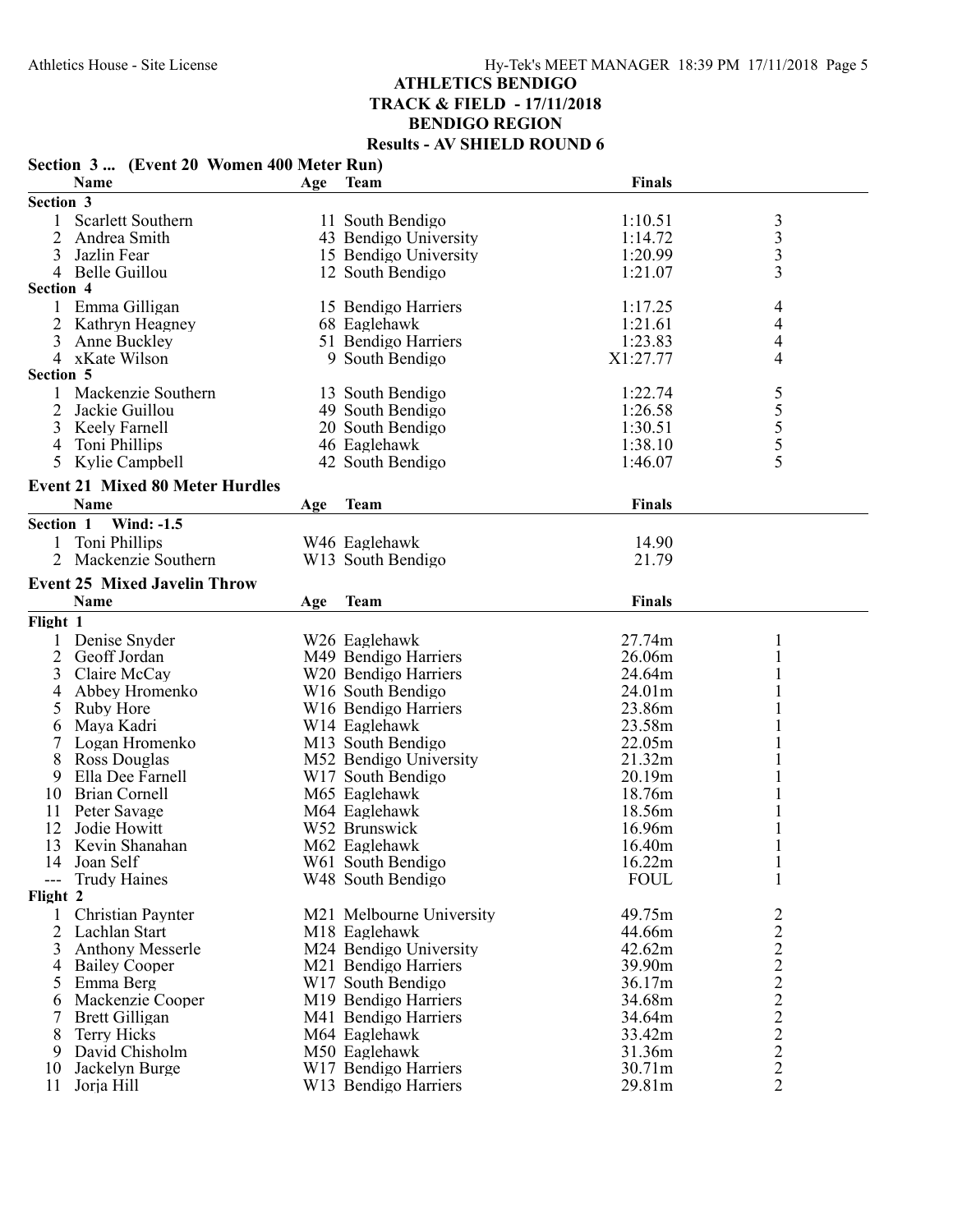|                | Flight 2  (Event 25 Mixed Javelin Throw)  |     |                                                |                   |        |                                               |
|----------------|-------------------------------------------|-----|------------------------------------------------|-------------------|--------|-----------------------------------------------|
|                | Name                                      | Age | <b>Team</b>                                    | <b>Finals</b>     |        |                                               |
| 12             | Siobhan Thompson                          |     | W21 Eaglehawk                                  | 29.21m            |        | $\overline{c}$                                |
| 13             | Christopher Timewell                      |     | M44 South Bendigo                              | 28.12m            |        |                                               |
| 14             | Keely Trew                                |     | W26 South Bendigo                              | 27.85m            |        | $\begin{smallmatrix}2\\2\\2\end{smallmatrix}$ |
| 15             | Craig Graham                              |     | M53 Eaglehawk                                  | 27.62m            |        |                                               |
| 16             | Peter Curtis                              |     | M24 South Bendigo                              | 22.38m            |        | $\overline{2}$                                |
| Flight 3       |                                           |     |                                                |                   |        |                                               |
| 1              | Jeremy Vaughan                            |     | M38 Bendigo Harriers                           | 20.71m            |        |                                               |
| $\overline{2}$ | Carol Coad                                |     | W57 South Bendigo                              | 17.71m            |        |                                               |
| 3              | John Justice                              |     | M81 South Bendigo                              | 16.79m            |        | 33333333333333                                |
| 4              | Melissa Burge                             |     | W47 Bendigo Harriers                           | 16.05m            |        |                                               |
| 5              | Eric Baker                                |     | M56 Bendigo Harriers                           | 15.16m            |        |                                               |
| 6              | Andrea Smith                              |     | W43 Bendigo University                         | 14.78m            |        |                                               |
|                | Jemma Norton                              |     | W <sub>12</sub> South Bendigo                  | 14.65m            |        |                                               |
| 8              | Keely Farnell                             |     | W20 South Bendigo                              | 13.62m            |        |                                               |
| 9              | Courtney Campbell                         |     | W <sub>12</sub> South Bendigo                  | 13.32m            |        |                                               |
| 10             | Antony Langdon                            |     | M50 Eaglehawk                                  | 12.86m            |        |                                               |
| 11             | Olivia Graham                             |     | W18 Eaglehawk                                  | 12.73m            |        |                                               |
| 12             | Wendy Ennor                               |     | W61 Eaglehawk                                  | 12.04m<br>10.57m  |        |                                               |
| 13             | Belinda Seymour                           |     | W39 Bendigo Harriers                           |                   |        |                                               |
| 14             | <b>Destiney Seymour</b><br>David Heislers |     | W14 Bendigo Harriers<br>M53 Bendigo University | 10.41m            |        | 3                                             |
| 15             |                                           |     |                                                | 10.34m            |        |                                               |
|                | <b>Event 26 Mixed Long Jump</b>           |     |                                                |                   |        |                                               |
|                | Name                                      | Age | <b>Team</b>                                    | <b>Finals</b>     | Wind   |                                               |
| Flight 1       |                                           |     |                                                |                   |        |                                               |
| 1              | Jeremy Vaughan                            |     | M38 Bendigo Harriers                           | 4.95m             | 2.8    | $\mathbf{1}$                                  |
| 2              | Max Rowe                                  |     | M12 Bendigo University                         | 3.96m             | 3.2    | $\mathbf{1}$                                  |
| 3              | <b>Tullie Rowe</b>                        |     | W14 Bendigo University                         | 3.95m             | $+0.0$ | $\mathbf{1}$                                  |
| 4              | Caitlin Campbell                          |     | W <sub>15</sub> South Bendigo                  | 3.49m             | 3.0    | $\mathbf{1}$                                  |
| 5              | Tammy Fear                                |     | W45 Bendigo University                         | 3.48m             | 3.9    | $\mathbf{1}$                                  |
| 6              | Phoebe Lonsdale                           |     | W13 Bendigo University                         | 3.28 <sub>m</sub> | 0.4    | $\mathbf{1}$                                  |
|                | Melissa Burge                             |     | W47 Bendigo Harriers                           | 3.27m             | 0.8    | $\mathbf{1}$                                  |
| 8              | Zachari Ooi                               |     | M11 Bendigo Harriers                           | 3.21 <sub>m</sub> | 4.1    | $\mathbf{1}$                                  |
| 9              | Jemma Norton                              |     | W12 South Bendigo                              | 3.14m             | 3.5    | $\mathbf{1}$                                  |
| 10             | Kathryn Heagney                           |     | W68 Eaglehawk                                  | 3.13m             | 1.3    | $\mathbf{1}$                                  |
| 11             | Brodie Vaughan                            |     | W10 Bendigo Harriers                           | 2.86m             | 0.3    | $\mathbf{1}$                                  |
| 12             | Destiney Seymour                          |     | W14 Bendigo Harriers                           | 2.71m             | 2.4    | $\mathbf{1}$                                  |
| 13             | Sandra Kadri                              |     | W48 Eaglehawk                                  | 2.65m             | 2.4    | $\mathbf{1}$                                  |
|                | 14 Kylie Campbell                         |     | W42 South Bendigo                              | 2.64m             | 3.3    | $\mathbf{1}$                                  |
| 15             | Carolyn Sullivan                          |     | W47 South Bendigo                              | 2.30 <sub>m</sub> | 4.3    | 1                                             |
| Flight 2       |                                           |     |                                                |                   |        |                                               |
| $\mathbf{1}$   | Corey Heagney                             |     | M15 Eaglehawk                                  | 5.92m             | 4.0    | 2                                             |
| 2              | Kenan Seebah                              |     | M15 Eaglehawk                                  | 5.16m             | 0.6    | $\overline{c}$                                |
| 3              | Jorja Morrison                            |     | W12 Eaglehawk                                  | 4.49m             | 2.3    | $\overline{c}$                                |
| 4              | Maya Kadri                                |     | W14 Eaglehawk                                  | 4.29m             | 2.9    | $\sqrt{2}$                                    |
| 5              | Geoff Jordan                              |     | M49 Bendigo Harriers                           | 4.21m             | 0.8    | $\overline{c}$                                |
| 6              | Lily Marsh                                |     | W12 Eaglehawk                                  | 4.01 <sub>m</sub> | 3.7    | $\overline{2}$                                |
| 7              | Karen Vaughan                             |     | W40 Bendigo Harriers                           | 3.84m             | 2.8    | $\overline{c}$                                |
| 8              | Nyah Brits                                |     | W14 Bendigo Harriers                           | 3.83 <sub>m</sub> | 1.7    | $\sqrt{2}$                                    |
| 8              | Andrea Smith                              |     | W43 Bendigo University                         | 3.83m             | 1.6    | $\sqrt{2}$                                    |
| 10             | Antony Langdon                            |     | M50 Eaglehawk                                  | 3.74m             | 3.1    | $\overline{2}$                                |
| 11             | Ross Douglas                              |     | M52 Bendigo University                         | 3.67m             | 0.6    | $\sqrt{2}$                                    |
| 11             | Belle Guillou                             |     | W12 South Bendigo                              | 3.67m             | 5.8    | $\overline{2}$                                |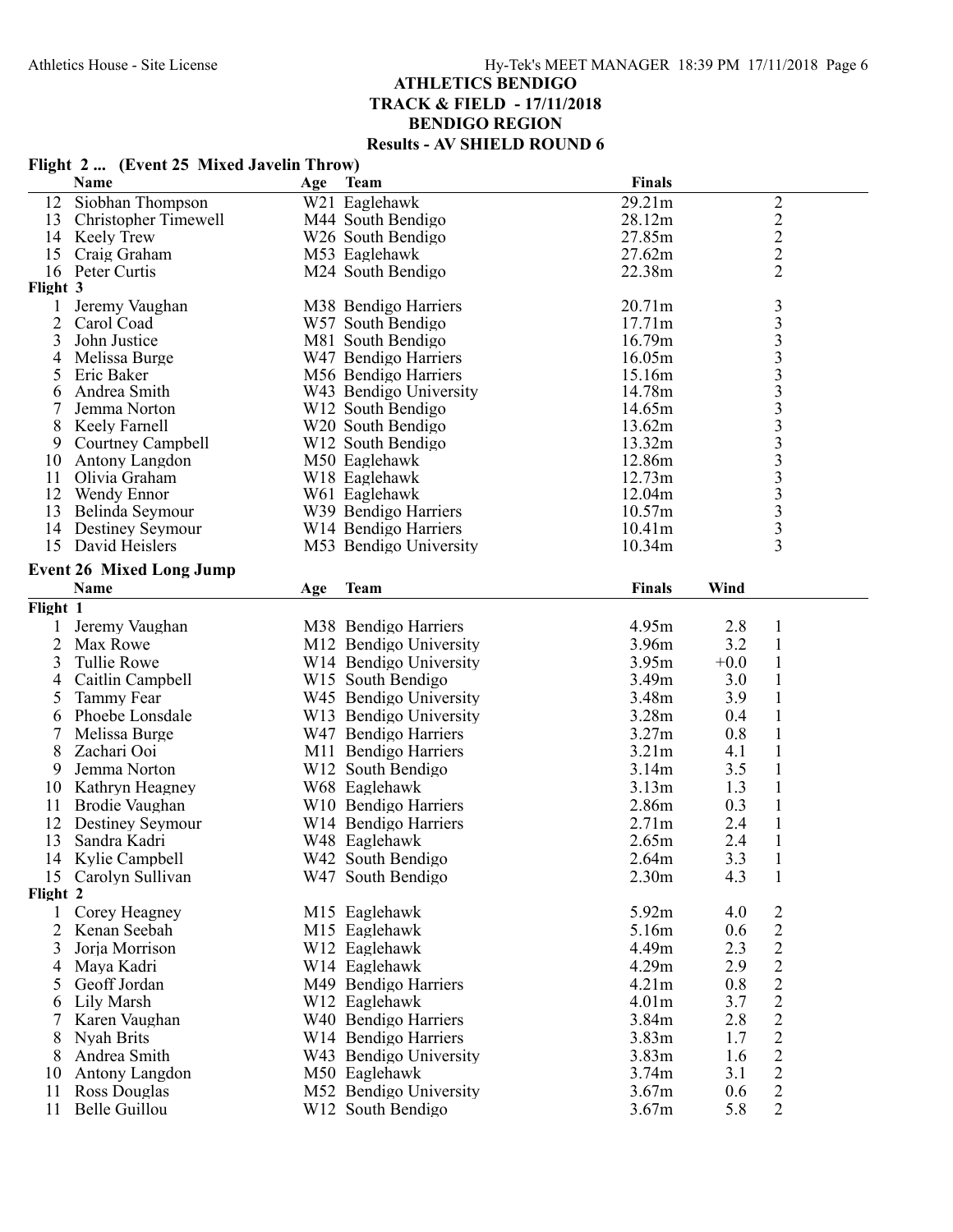### **Name Age Team Finals Wind** 13 David Heislers 19 M53 Bendigo University 14 Jazlin Fear 19 M53 Bendigo University 13.66m 5.3 2<br>14 Jazlin Fear 19 W15 Bendigo University 13.62m -0.5 2 14 Jazlin Fear W15 Bendigo University 3.62m -0.5 2 15 Allie Guillou W12 South Bendigo 3.61m 2.8 2 W12 Eaglehawk 3.54m 2.9 2<br>W48 South Bendigo 3.23m 3.1 2 17 Trudy Haines **18 Was South Bendigo** 18 3.23m 3.1 2<br>18 Toni Phillips **18** Was Eaglehawk 3.21m -1.2 2 18 Toni Phillips W46 Eaglehawk 3.21m -1.2 2  $1900 \text{ N}$  South Bendigo 3.17m  $3.1 \text{ N}$ **Flight 3** 1 Christian Paynter M21 Melbourne University 6.70m 2.6 3 2 Lachlan Start M18 Eaglehawk 6.16m 3.4 3 3 Seth Hoskin M14 Bendigo Harriers 5.35m 4.3 3 4 Denise Snyder W26 Eaglehawk 5.25m 6.0 3 5 Oliver Muggleton 116 South Bendigo 5.17m 3.3 3<br>6 Sebastyn Andrea 113 South Bendigo 1.97m 2.1 3 6 Sebastyn Andrea M13 South Bendigo 4.97m 2.1 3 7 James Woods M15 South Bendigo 4.93m +0.0 3<br>8 David Chisholm M50 Eaglehawk 4.80m 4.8 3 8 David Chisholm M50 Eaglehawk 4.80m 4.8 3 9 Ella Dee Farnell W17 South Bendigo 3 4.73m 4.5 3<br>
0 Claire McCay 3 W20 Bendigo Harriers 4.64m 2.3 3 10 Claire McCay  $N20$  Bendigo Harriers  $4.64$ m  $2.3$  3<br>11 Darcy Nelson  $M17$  South Bendigo  $4.58$ m  $0.4$  3 11 Darcy Nelson 12 Jack McKenzie 11 Darcy Nelson 12 Jack McKenzie 1.58m M16 South Bendigo 1.58m 0.7 3.1 3.5m 0.7 12 Jack McKenzie M16 South Bendigo 4.55m 0.7 3 13 Abbey Hromenko W16 South Bendigo 4.49m 0.3 3 14 Jalen Hoskin W16 Bendigo Harriers 4.40m 4.6 3 15 Poppy Palmer W13 Eaglehawk 4.36m 4.4 3<br>16 Eliza Sullivan W14 South Bendigo 4.31m 5.6 3 16 Eliza Sullivan W14 South Bendigo 4.31m 5.6 3 17 Emma Gilligan **W15 Bendigo Harriers** 4.09m 4.9 **Event 27 Mixed Pole Vault Name Age Team Finals Flight 1** 1 James Woods 1 1 James Woods 1 3.60m<br>
2 Logan Hromenko 1 3 M13 South Bendigo 1 3.20m M13 South Bendigo **Flight 2** 1 Emma Gilligan 1 1 Emma Gilligan 1 2 2 2.40m<br>
2 2 2.30m<br>
3 2 2.30m<br>
3 2 2.30m<br>
2 2.30m<br>
2 2.40m<br>
2 2.30m<br>
2 2.40m<br>
2 2.40m<br>
2 2.40m<br>
2 2.40m<br>
2 2.40m<br>
2 2.40m<br>
2 2.40m<br>
2 2.40m<br>
2 2.40m<br>
2 2.40m<br>
2 2.40m<br>
2 2.40m<br>
2 2.40m 2 Matthew Noden 1.30m M14 Bendigo Harriers 2.30m<br>3 Trudy Haines 1.70m W48 South Bendigo **Event 28 Mixed Shot Put Name Age Team Finals Flight 1** 1 Emma Berg W17 South Bendigo 1 14.94m M21 Melbourne University 3 Mackenzie Cooper 11.50m<br>
4 James Bentley 1 11.50m<br>
1 11.50m<br>
1 11.50m<br>
1 11.50m<br>
1 11.50m<br>
1 11.50m<br>
1 11.50m<br>
1 11.50m<br>
1 11.50m<br>
1 11.50m 4 James Bentley 1 1 and M14 Eaglehawk 1 9.89m 1<br>1 9.70m 1 9.70m 1 1 9.70m 1 1 9.70m M21 Bendigo Harriers 6 Poppy Palmer W13 Eaglehawk 1 9.66m 7 Anthony Messerle 1 1 M24 Bendigo University 1 9.59m 1 1<br>8 Terry Hicks 1 M64 Eaglehawk 9.33m 1 M64 Eaglehawk 9.33m<br>
M41 Bendigo Harriers 9.16m 9 Brett Gilligan 1 1 M41 Bendigo Harriers 9.16m 1 9.16m 1 1 9.16m 1 1 9.16m 1 1 9.16m 1 1 9.16m 1 1 9.16m 1 1 9.16m 1 1 9.16m 1 1 9.16m 1 1 9.16m 1 1 9.16m 1 1 9.16m 1 1 9.16m 1 1 9.16m 1 1 9.16m 1 1 9.16m 1 1 9.16m 1 1 9. 10 Siobhan Thompson W21 Eaglehawk 1 8.76m 11 David Chisholm M50 Eaglehawk<br>
12 Olivia Graham M18 Eaglehawk 12 Olivia Graham 1 1 Website W18 Eaglehawk 1 8.21m 1<br>
13 Peter Curtis 1 M24 South Bendigo 1 7.38m 1

M24 South Bendigo

### **Flight 2 ... (Event 26 Mixed Long Jump)**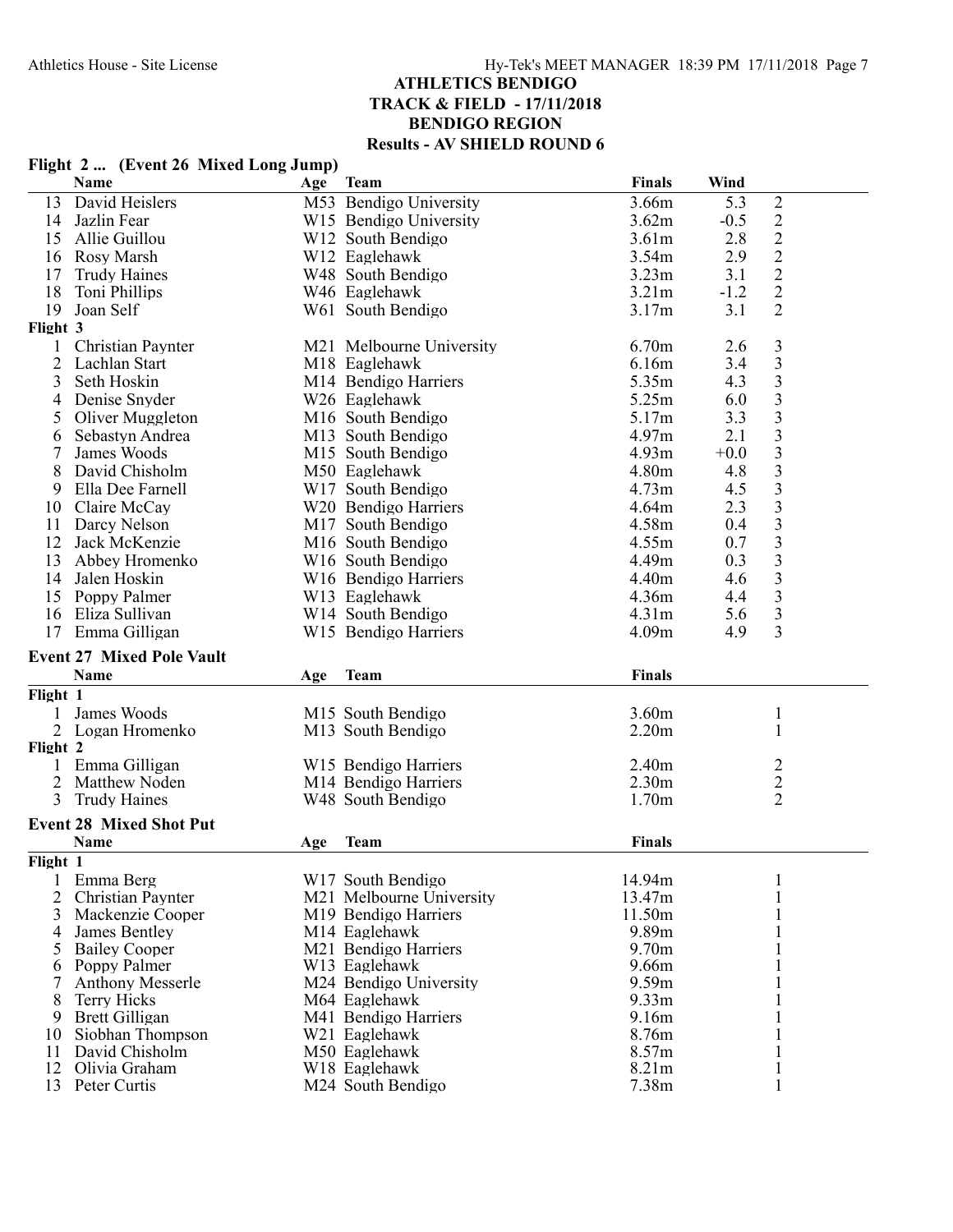|                | <b>Name</b>                             | Age              | <b>Team</b>                   |                      | Finals            |                                   |
|----------------|-----------------------------------------|------------------|-------------------------------|----------------------|-------------------|-----------------------------------|
| Flight 2       |                                         |                  |                               |                      |                   |                                   |
| 1              | Claire McCay                            |                  | W20 Bendigo Harriers          |                      | 8.19m             |                                   |
| $\overline{2}$ | Ella Dee Farnell                        |                  | W17 South Bendigo             |                      | 8.16m             |                                   |
| 3              | Abbey Hromenko                          |                  | W <sub>16</sub> South Bendigo |                      | 8.13m             |                                   |
|                | Denise Snyder                           |                  | W26 Eaglehawk                 |                      | 8.08m             |                                   |
| 4              |                                         |                  |                               |                      |                   |                                   |
| 5              | Eric Baker                              |                  | M56 Bendigo Harriers          |                      | 7.55m             |                                   |
| 6              | Jeremy Vaughan                          |                  | M38 Bendigo Harriers          |                      | 7.33m             |                                   |
| 7              | Belinda Seymour                         |                  | W39 Bendigo Harriers          |                      | 7.05m             |                                   |
| 8              | Carol Coad                              |                  | W57 South Bendigo             |                      | 6.74m             |                                   |
| 9              | Keely Farnell                           |                  | W20 South Bendigo             |                      | 6.33m             |                                   |
| 10             | Melissa Burge                           |                  | W47 Bendigo Harriers          |                      | 6.09m             |                                   |
| 11             | John Justice                            |                  | M81 South Bendigo             |                      | 5.94m             |                                   |
| 12             | <b>Brian Cornell</b>                    |                  | M65 Eaglehawk                 |                      | 5.61m             |                                   |
| 13             | Jemma Norton                            |                  | W12 South Bendigo             |                      | 5.47m             |                                   |
| 14             | <b>Destiney Seymour</b>                 |                  | W14 Bendigo Harriers          |                      | 5.28m             |                                   |
| 15             | Barbara Bryant                          |                  | W64 Eaglehawk                 |                      | 5.04m             |                                   |
| 16             | Wendy Ennor                             |                  | W61 Eaglehawk                 |                      | 4.80m             | 2 2 2 2 2 2 2 2 2 2 2 2 2 2 2 2 2 |
| 17             | %Timothy Sullivan F00                   |                  | M43 Eaglehawk                 |                      | 4.48m             |                                   |
| 18             | Zachari Ooi                             |                  | M11 Bendigo Harriers          |                      | 4.41 <sub>m</sub> |                                   |
| 19             | Kylie Campbell                          |                  | W42 South Bendigo             |                      | 4.09m             | $\overline{2}$                    |
| Flight 3       |                                         |                  |                               |                      |                   |                                   |
| $\mathbf{1}$   | Ruby Hore                               |                  | W16 Bendigo Harriers          |                      | 9.42m             |                                   |
| $\overline{2}$ | Jodie Howitt                            |                  | W52 Brunswick                 |                      | 8.74m             |                                   |
| 3              | <b>Trudy Haines</b>                     |                  | W48 South Bendigo             |                      | 8.09m             |                                   |
| 4              | Craig Graham                            |                  | M53 Eaglehawk                 |                      | 8.02m             |                                   |
|                | Carolyn Sullivan                        |                  | W47 South Bendigo             |                      | 7.78m             |                                   |
| 5              |                                         |                  |                               |                      |                   |                                   |
| 6              | <b>Christopher Timewell</b>             |                  | M44 South Bendigo             |                      | 7.57m             |                                   |
| 7              | Geoff Jordan                            |                  | M49 Bendigo Harriers          |                      | 7.43m             |                                   |
| 8              | Ross Douglas                            |                  | M52 Bendigo University        |                      | 7.19m             |                                   |
| 9              | Peter Savage                            |                  | M64 Eaglehawk                 |                      | 6.92m             |                                   |
| 10             | Joan Self                               |                  | W61 South Bendigo             |                      | 6.28m             |                                   |
| 11             | Allie Guillou                           |                  | W <sub>12</sub> South Bendigo |                      | 5.63m             |                                   |
| 12             | Belle Guillou                           |                  | W12 South Bendigo             |                      | 5.20m             |                                   |
| 13             | Lily Marsh                              |                  | W12 Eaglehawk                 |                      | 5.12m             |                                   |
| 14             | Rosy Marsh                              |                  | W12 Eaglehawk                 |                      | 4.99m             |                                   |
| 15             | xJohn Carter                            |                  | M68 South Bendigo             |                      | X4.92m            | $\overline{3}$                    |
|                | <b>Event 38 Mixed 4x100 Meter Relay</b> |                  |                               |                      |                   |                                   |
|                | <b>Team</b>                             |                  | Relay                         |                      | Finals            |                                   |
| Section 1      |                                         |                  |                               |                      |                   |                                   |
| 1              | Eaglehawk                               |                  | B                             |                      | 47.37             | 1                                 |
|                | 1) Kenan Seebah 15                      |                  | 2) James Bentley 14           | 3) Lachlan Start 18  |                   | 4) Corey Heagney 15               |
|                |                                         |                  |                               |                      |                   |                                   |
|                | 2 Bendigo Harriers                      |                  |                               |                      | X47.50            |                                   |
|                | 1) xRyan Morrissy 20                    |                  | 2) Daniel Baldwin 16          | 3) Seth Hoskin 14    |                   | 4) Luke Matthews 37               |
| 3              | South Bendigo                           |                  | А                             |                      | 47.69             |                                   |
|                | 1) James Woods 15                       |                  | 2) Sebastyn Andrea 13         | 3) Arshdeep Singh 15 |                   | 4) Darcy Nelson 17                |
|                | 4 Eaglehawk                             |                  | C                             |                      | 56.62             |                                   |
|                | 1) %Timothy Sullivan 43                 |                  | 2) David Chisholm 50          | 3) Peter Savage 64   |                   | 4) Antony Langdon 50              |
| Section 2      |                                         |                  |                               |                      |                   |                                   |
|                | 1 Bendigo Harriers                      |                  | A                             |                      | 54.80             | 2                                 |
|                | 1) Jalen Hoskin 16                      | 2) Nyah Brits 14 |                               | 3) Emma Gilligan 15  |                   | 4) Jackelyn Burge 17              |
|                | 2 Eaglehawk                             |                  | A                             |                      | 57.32             | 2                                 |
|                | 1) Denise Snyder 26                     |                  | 2) Jorja Morrison 12          | 3) Rosy Marsh 12     |                   | 4) Lily Marsh 12                  |

# **Flight 2 ... (Event 28 Mixed Shot Put)**